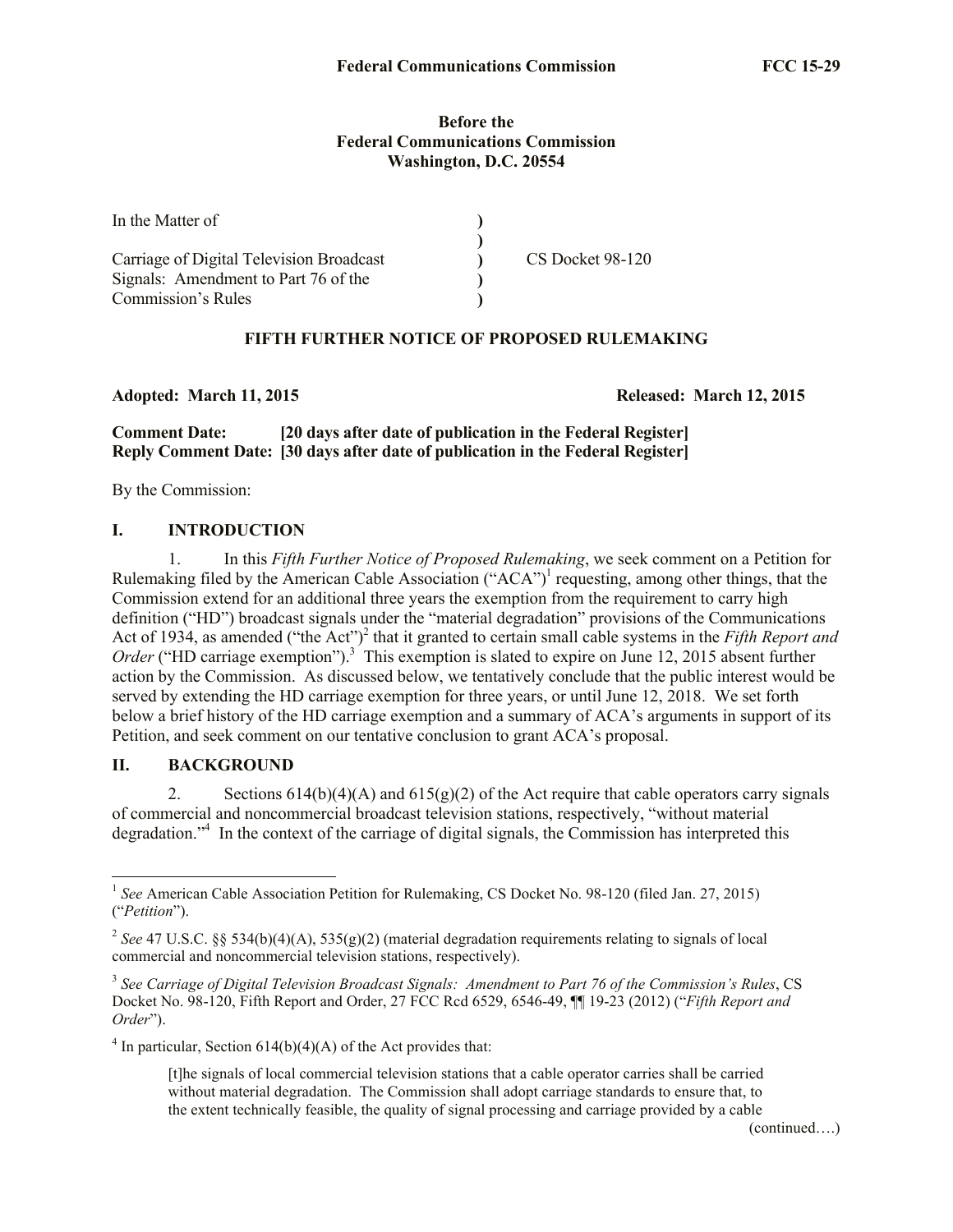requirement: (i) to prohibit cable operators from discriminating in their carriage between broadcast and non-broadcast signals; and (ii) to require cable operators to carry HD broadcast signals to their viewers in HD.<sup>5</sup> In response to concerns from small cable operators about cost and technical capacity, the Commission, in the 2008 *Fourth Report and Order*, granted a three-year exemption from the HD carriage requirement to certain small cable systems.<sup>6</sup> Specifically, the Commission exempted small cable systems with 2,500 or fewer subscribers that are not affiliated with a cable operator serving more than 10 percent of all MVPD subscribers, and those with an activated channel capacity of 552 MHz or less.<sup>7</sup>

3. The exemption from this material degradation requirement permits such systems to carry broadcast signals in standard definition ("SD") digital and/or analog format, even if the signals are broadcast in HD, so long as all subscribers can receive and view the signal.<sup>8</sup> The Commission provided that the exemption would expire three years after the conclusion of the DTV transition, but stated that it would consider whether to extend the exemption in its final year.<sup>9</sup> After conducting that review,<sup>10</sup> the Commission, in the 2012 *Fifth Report and Order*, extended for an additional three years, or until June 12, 2015, the HD carriage exemption for certain small cable systems.<sup>11</sup> The Commission stated that the exemption was not intended to be permanent and that its purpose was "to provide small systems additional time to upgrade and, where necessary, expand their systems to come into full compliance with

(Continued from previous page)

system for the carriage of local commercial television stations will be no less than that provided by the system for carriage of any other type of signal.

47 U.S.C. § 534(b)(4)(A). Section  $615(g)(2)$  of the Act provides that:

[a] cable operator shall provide each qualified local noncommercial educational television station whose signal is carried in accordance with this section with bandwidth and technical capacity equivalent to that provided to commercial television broadcast stations carried on the cable system and shall carry the signal of each qualified local noncommercial educational television station without material degradation.

*See* 47 U.S.C. § 535(g)(2). *See also* 47 C.F.R. § 76.62(b)-(d), (h).

<sup>5</sup> See Carriage of Digital Television Broadcast Signals: Amendment to Part 76 of the Commission's Rules, CS Docket No. 98-120, Third Report and Order and Third Further Notice of Proposed Rulemaking, 22 FCC Rcd 21064, 21067, ¶ 7 (2007) ("*Viewability Order*"). *See also Fifth Report and Order*, 27 FCC Rcd at 6546, ¶ 19.

6 *See Carriage of Digital Television Broadcast Signals: Amendment to Part 76 of the Commission's Rules,* CS Docket No. 98-120, Fourth Report and Order, 23 FCC Rcd 13618 (2008) ("*Fourth Report and Order*").

7 *See id.*

 $\delta$  *Id.* at 13620,  $\parallel$  5. The Commission concluded that cable operators, regardless of system size, need not carry an SD digital version of a broadcast station's signal, in addition to the analog version, to satisfy the material degradation requirement, because both an SD digital version and an analog version of the digital broadcast signal received at the headend should have the same 480i resolution; thus, there should be no perceivable difference between the two versions of the signal. *Id*.

9 *See id.* at 13622, ¶ 11. *See also Carriage of Digital Television Broadcast Signals: Amendment to Part 76 of the Commission's Rules,* CS Docket No. 98-120, Fourth Further Notice of Proposed Rulemaking and Declaratory Order, 27 FCC Rcd 1713, 1724, ¶ 23 (2012) ("*Fourth Further Notice"*). The exemption would have expired on February 17, 2012, if Congress had not delayed the DTV transition date from February 17, 2009 until June 12, 2009. *Id*. In the 2012 Declaratory Order accompanying the *Fourth Further Notice,* the Commission clarified that the HD carriage exemption was effective until June 12, 2012 because the HD exemption was intended to remain in effect for three full years from the DTV transition date. *Id.*

<sup>10</sup> *See id.* at 1714, ¶ 3. *See also Fifth Report and Order*, 27 FCC Rcd at 6546-49, ¶¶ 19-23.

<sup>11</sup> *See id.* The Commission extended the exemption based on its finding that the same financial and capacity constraints that confronted small cable operators when it initially granted the exemption in 2008 continued to exist. *Id.* at 6547-48,  $\llbracket 21$ . In particular, the Commission found that the exemption "remains necessary to protect the viability of small systems and their service to rural and smaller market consumers." *Id.*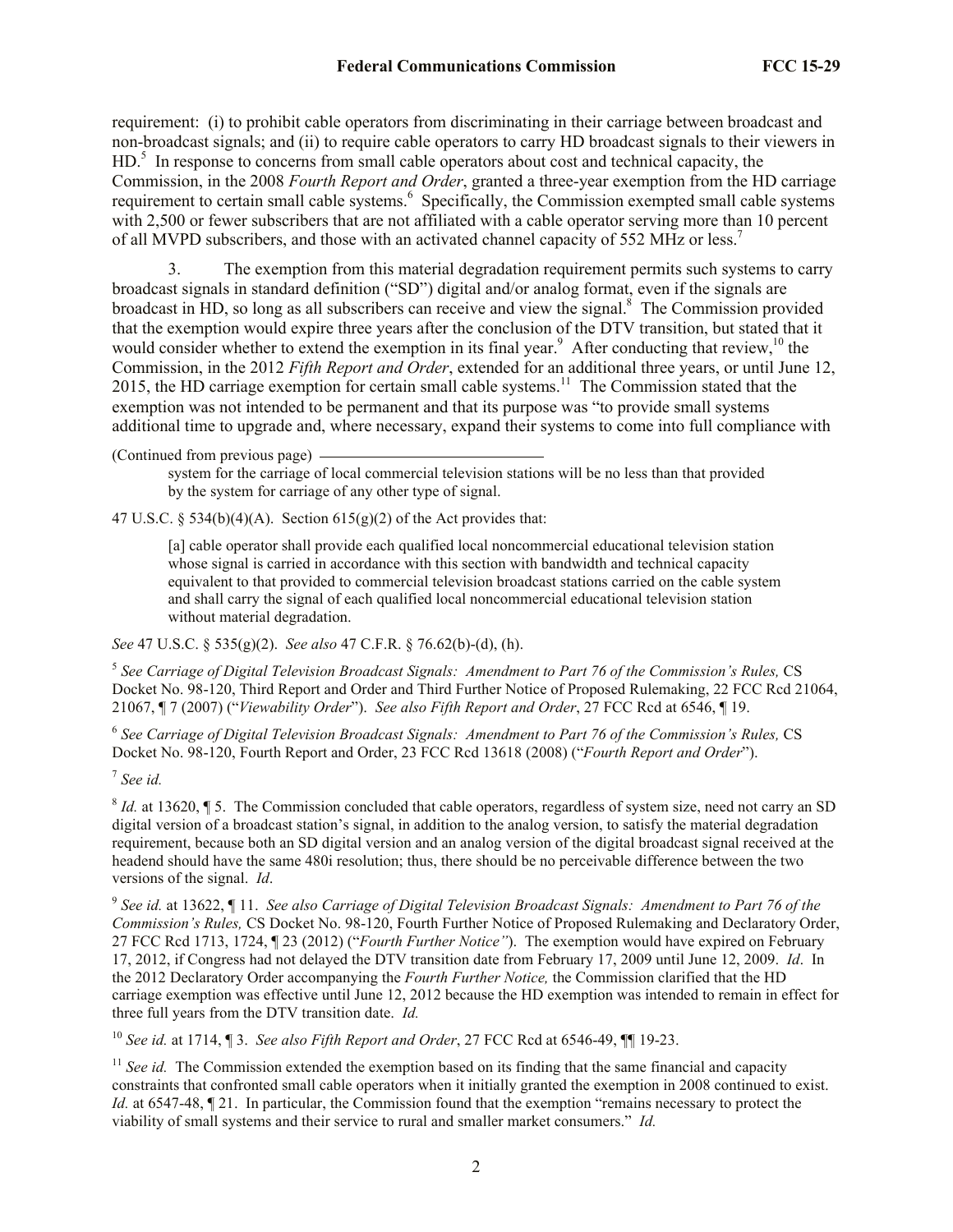the material degradation provisions . . . by carrying HD versions of all HD broadcast signals without having to make relatively large expenditures over a short period of time."<sup>12</sup>

4. On January 28, 2015, ACA filed its Petition requesting that the Commission: (i) commence a rulemaking proceeding to extend for an additional three years the HD carriage exemption; and (ii) clarify that analog-only cable systems are not required, and have never been required, to transmit must-carry signals in HD.<sup>13</sup> In general, ACA contends that the HD carriage exemption has worked as intended by providing eligible systems with additional time to provide must-carry signals in HD, but that the exemption is still needed to protect a small number of systems and their subscribers from the potential costs and service disruptions that would result from immediate compliance with an HD carriage requirement.<sup>14</sup> In support of its request for an extension, ACA points to data from a recent survey<sup>15</sup> that shows that roughly  $6\%$ , or 53 of its members, continue to rely on it.<sup>16</sup>

5. With respect to the category of small systems that have a capacity of 552 MHz or less, ACA reports that 42 respondents (that account for at least 117 systems serving a total of 35,758 subscribers, or an average of 306 subscribers per system) continue to rely on the HD carriage exemption.<sup>17</sup> Similarly, with respect to the category of systems that serve 2,500 or fewer subscribers and that are not affiliated with an operator serving more than 10 percent of all MVPD subscribers, ACA reports that 53 respondents (that account for 143 systems serving a total of 49,790 subscribers, or an average of 348 subscribers per system)<sup>18</sup> still rely on the exemption.<sup>19</sup> The survey reveals further that these systems offer an average of 2.5 must-carry stations in a "down-converted" format only.<sup>20</sup> Given this

<sup>13</sup> *See Petition* at 1-2, 18.

<sup>14</sup> *Id.* at 2.

<sup>16</sup> *Id.* at 4-5.

l <sup>12</sup> *Id.* at 6548,  $\sqrt{2}$  22. The Commission declined to restrict the exemption further by eliminating its application to systems that carry any signal in HD, as suggested by the National Association of Broadcasters ("NAB"). In so doing, the Commission reasoned that the exemption had already been crafted narrowly to excuse only a limited number of systems with certain capacity constraints or low subscribership, and that a small system's ability to offer some HD service did not necessarily render that system capable of offering additional HD service. *Id.* at 6548, ¶ 23. The Commission also expressed concern that restricting the exemption further would create a disincentive for systems to offer more HD programming incrementally. *Id.*

<sup>&</sup>lt;sup>15</sup> ACA conducted an online survey of its members from October 2 through October 22, 2014 to determine the number of systems still relying on the HD carriage exemption. *Id.* at 4, n.8. ACA represents approximately 840 independent MVPDs that serve about 7.4 million video subscribers primarily in smaller markets and rural areas. ACA's members range from family-run operations that serve a single town to multiple system operators with small systems. The median number of video subscribers per ACA member is 1,060. *Id.* at 4, n.9.

<sup>&</sup>lt;sup>17</sup> *Id.* at 5. ACA asserts that the survey further indicates that: (i) those systems offer an average of 2.3 must-carry stations in a down-converted format only; (ii) only 20.5% of those systems offer some HD television services; and (iii) 38.5% of those systems offer broadband service. *Id.* and Table 1.

<sup>&</sup>lt;sup>18</sup> ACA reports that all 117 of the systems with a capacity of 552 MHz or less also have fewer than 2,500 subscribers, and that 81.8% of the systems with fewer than 2,500 subscribers also have a capacity of 552 MHz or less. *See Petition* at 5-6 and Tables 1, 2.

<sup>&</sup>lt;sup>19</sup> *Id.* at 6. ACA asserts that the survey further indicates that: (i) those systems offer an average of 2.5 must-carry stations in a down-converted format only; (ii) only 25.9% of those systems offer some HD television services; and (iii) 54.4% of those systems offer broadband service. *Id.* and Table 2.

<sup>&</sup>lt;sup>20</sup> *Id.* Although ACA does not define "down-converted format," we assume this term refers to a cable system's conversion of a high definition broadcast signal to standard definition when retransmitting the signal to subscribers.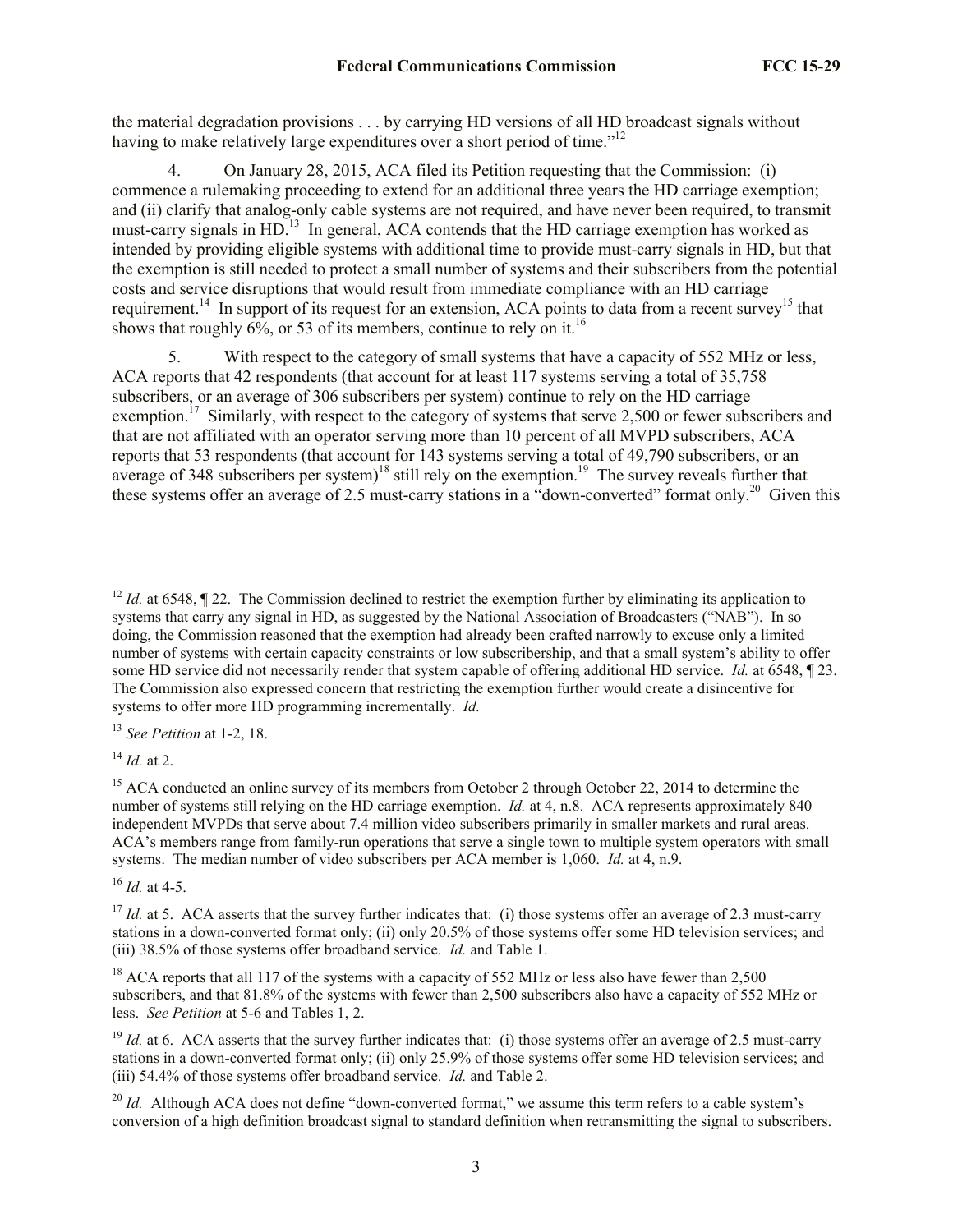data, ACA asserts, imposing an HD carriage requirement at this time would be as detrimental to small systems today as it was when the Commission initially granted the exemption.<sup>21</sup>

6. ACA argues that applying the HD carriage exemption to cable systems with 552 MHz or less of channel capacity is still justified because such systems continue to face significant bandwidth constraints that affect their ability to provide must-carry signals in both analog and HD format.<sup>22</sup> To support its assertion, ACA points to survey data demonstrating that for 81% of respondents with a capacity of 552 MHz or less, the amount of unused channel capacity that is available for new channels or services either has decreased<sup>23</sup> or remained the same<sup>24</sup> in the past three years. ACA asserts further that a substantial majority of survey respondents in this category report that they cannot deliver HD signals without changing existing channels or services, and that it would be burdensome for them to make available channel capacity for HD signals.<sup>25</sup> ACA contends that imposing an HD carriage requirement at this time would harm subscribers of these systems by forcing such systems: (i) to drop channels; (ii) to continue providing signals only in a down-converted format, thereby risking Commission enforcement action; or (iii) to cease operations entirely.<sup>26</sup>

7. ACA contends that extending the HD carriage exemption to cable systems with 2,500 or fewer subscribers (and that are not affiliated with an operator serving more than 10 percent of all MVPD subscribers) also remains justified because such systems still lack the financial resources necessary to purchase equipment needed to provide HD signals.<sup>27</sup> To support its assertion, ACA points to survey data showing that an overwhelming number of systems in this category reported that their net income from video services has declined over the last three years.<sup>28</sup> ACA contends, based on its survey, that many such systems would need to purchase additional equipment to offer must-carry signals in HD, and that doing so would be financially burdensome for them.<sup>29</sup> ACA argues that requiring these systems to transmit HD signals would force them to absorb the equipment costs or pass such costs on to subscribers, and that these harms far outweigh any benefits derived from an HD carriage mandate.<sup>30</sup> ACA also

<sup>22</sup> *Id.* at 7-8.

<sup>24</sup> ACA asserts that the most common reason reported for no change in channel capacity was that the system was channel locked three years ago and remains the same today due to a lack of financial resources for capacity expansion or the absence of a business case to support such expansion. *Id.* 

<sup>25</sup> *Id.* and Table 5.

 $^{26}$  *Id.* at 10. ACA reports that 45.2% of survey respondents in this category would shut down their systems; 14.3% would drop existing channels; and 19% would risk Commission enforcement action rather than comply with an HD carriage requirement. *Id.*

<sup>27</sup> *Id.* at 11-12.

<sup>28</sup> *Id.* at 12-13 and Table 6.

<sup>29</sup> *Id.* at 13-14.

<sup>30</sup> *Id.* at 14. ACA reports that 37.3% of cable systems in this category would shut down their systems rather than invest in the equipment needed to comply with an HD carriage requirement; 22% would risk Commission enforcement action; and 35.6% would absorb or pass along to their subscribers the cost of the requisite equipment. *Id.*

l <sup>21</sup> *Id.* at 3.

<sup>&</sup>lt;sup>23</sup> *Id.* at 8 and Table 4. According to ACA, the decrease in unused channel capacity has resulted from the need of operators to accommodate non-broadcast programmers that demand carriage of additional channels in exchange for access to, or less drastic rate increases for, popular non-broadcast channels. *Id.* at 8-9. ACA also attributes this decrease in capacity to the need of operators to allocate capacity for broadband services. *Id.* at 9.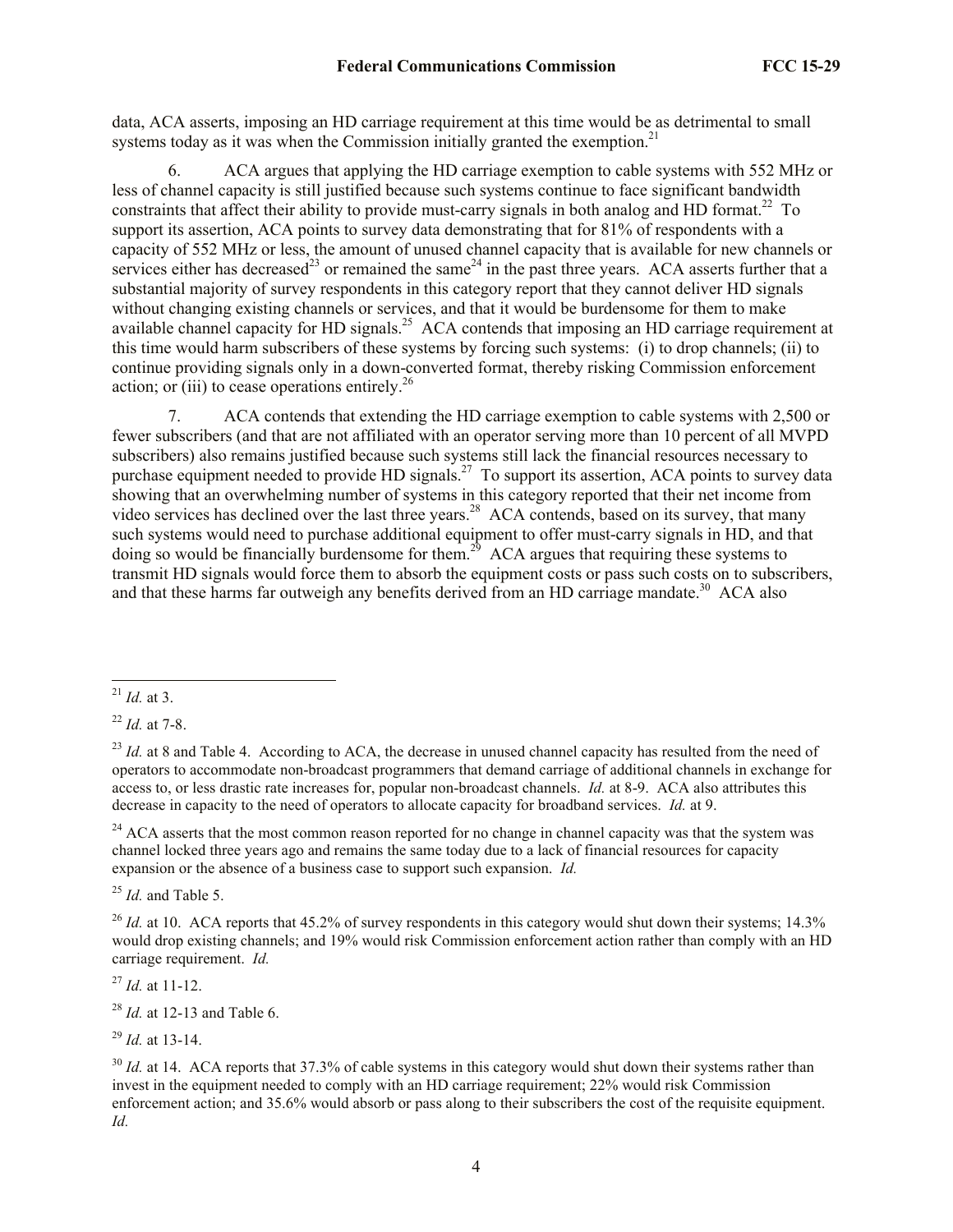highlights concerns about cost and compliance that may result from the upcoming broadcast spectrum incentive auction because the auction could result in fewer stations and/or channel sharing.<sup>31</sup>

8. Moreover, ACA asserts that the number of cable systems relying on the HD carriage exemption is declining and will continue to decline over the next three years.<sup>32</sup> In particular, ACA claims that more than 200 fewer *systems* are using the HD exemption today than in 2012, and that by June 2018, only 73 of the 143 systems that are currently relying on the exemption are expected to still be in operation and meet the criteria for taking advantage of the exemption.<sup>33</sup> ACA anticipates that this decline in the number of systems will result from system shutdowns or system upgrades to increase channel capacity.<sup>34</sup> ACA argues that "[g]iven . . . the trend of decreasing reliance . . . , it is appropriate to extend the HD exemption for the relatively few remaining operators that continue to rely on the exemption."<sup>35</sup>

9. Finally, ACA seeks a clarification that cable systems that offer video programming only in analog are not required, and have never been required, to transmit must-carry signals in HD because such carriage is not "technically feasible" within the meaning of Section  $614(b)(4)(A)$  of the Act and its implementing rules.<sup>36</sup> In particular, ACA contends that:

analog-only systems are unable to carry *any* HD signals. If an analog-only system had the capability of carrying an HD signal, which can only be done in digital format, the system would no longer be, by definition, an analog-only system. It would be a hybrid analog/digital system. $37$ 

ACA claims that a small number of cable systems that rely on the HD carriage exemption would benefit from the requested clarification, and that this number is decreasing.<sup>38</sup> Even so, ACA asserts, some analog-only systems will remain in operation, and many of those systems provide the only available video service in rural areas where over-the-air reception of broadcast signals is infeasible.<sup>39</sup>

### **III. DISCUSSION**

10. We tentatively conclude that it would serve the public interest to extend the HD carriage exemption for an additional three years as requested by ACA. Based on the results of ACA's survey, we tentatively conclude that the exemption is still necessary to protect the subscribers of small cable systems from the costs and service disruptions that may result from requiring those systems to deliver HD signals in HD beginning in June 2015. We seek comment on this tentative conclusion. We also seek comment on whether we should retain or revise the definition of the category of small cable systems eligible for the exemption. The fact that small operators that continue to rely on the exemption have, on average, only

l

<sup>34</sup> *Petition* at 15-16.

<sup>35</sup> *Id.* at 16.

<sup>36</sup> As noted above, Section 614(b)(4)(A) of the Act requires that cable operators transmit local broadcast signals "without material degradation" and directs the Commission to "adopt carriage standards to ensure that, *to the extent technically feasible*, the quality of signal processing and carriage provided . . . will be no less than that provided . . . for the carriage of any other type of signal." *See* 47 U.S.C. § 534(b)(4)(A) (emphasis added).

<sup>37</sup> *See Petition* at 17.

<sup>38</sup> *Id.*

<sup>39</sup> *Id.* ACA also asserts that in some cases, all-analog systems provide a locally operated, lower cost service that allows customers to receive basic cable programming without the need for set-top boxes. *Id.*

<sup>31</sup> *Id*. at 3, 15.

<sup>32</sup> *Id.* at 15.

<sup>&</sup>lt;sup>33</sup> *Id.* at 15-16. We note, however, that the number of ACA *members* reporting that they rely on the HD exemption has increased from 52 to 53. *See Fifth Report and Order*, 27 FCC Rcd at 6547, ¶ 20.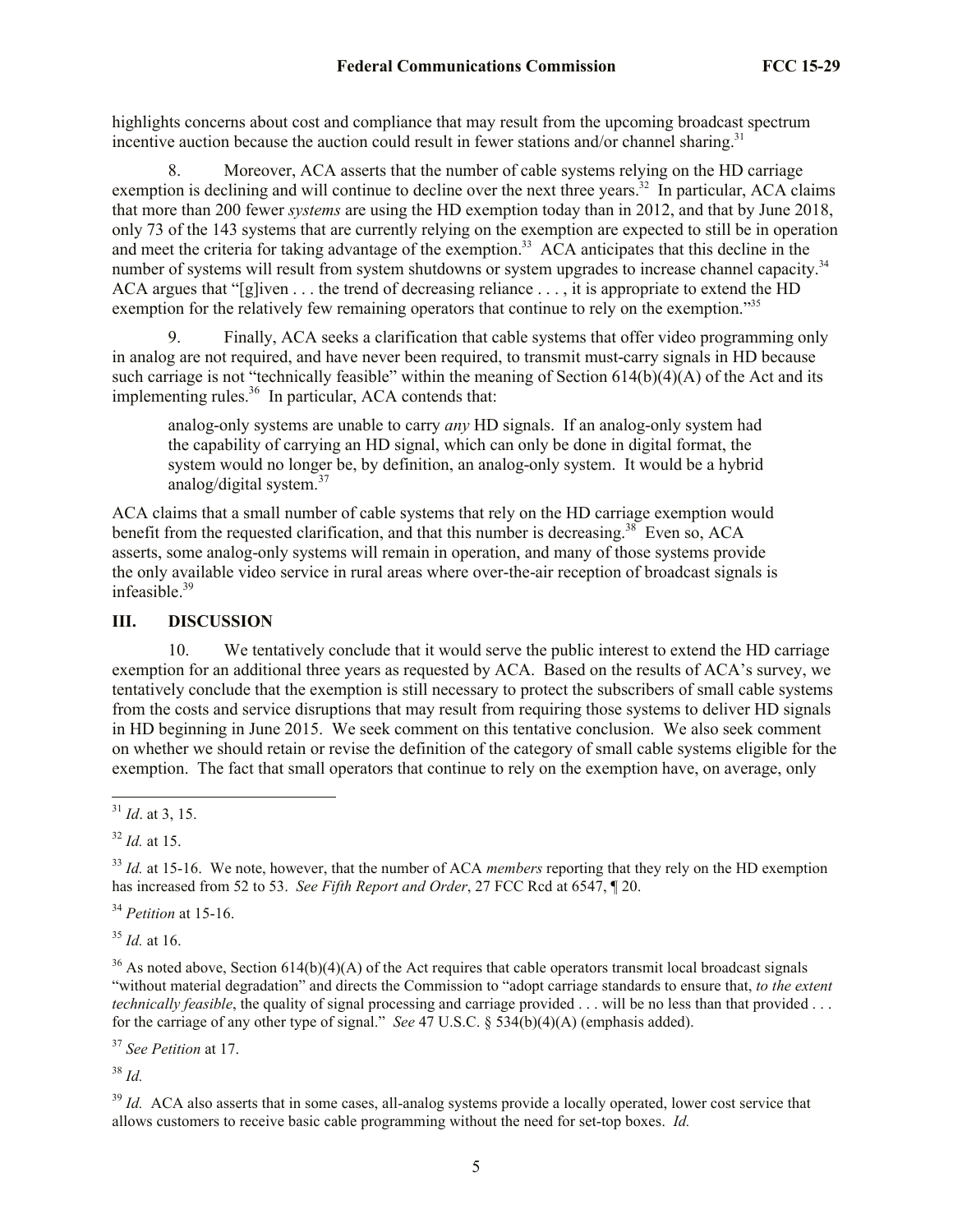348 subscribers per system<sup>40</sup> suggests that our current definition of "small system" is overly broad. To the extent parties assert that we should restrict further the category of small systems eligible for the exemption, what is the appropriate small system standard? What, if any, harms would accrue to small systems if we were to narrow further the category of systems eligible for the exemption? What, if any, benefits would result from narrowing the exemption?

11. We seek comment on whether any circumstances have changed since release of the *Fifth Report and Order* that weigh in favor of revisiting our decision not to eliminate the HD carriage exemption for systems carrying any signal in  $HD<sup>41</sup>$ . As noted, ACA's data indicate that at least 20 percent of systems relying on the exemption are currently offering some HD digital television services.<sup>42</sup> In particular, we request comment on whether there is any evidence that exempt systems that provide HD programming have discriminated unfairly against must-carry HD signals in favor of other HD signals. We also request comment on whether systems that carry a significant amount of HD programming, such as ten HD channels, should continue to be able to qualify for the exemption.

12. In addition, we seek comment on the costs and benefits of the exemption for broadcasters and cable subscribers. Commenters should quantify any asserted costs or benefits. We also request comment on whether any claimed benefits to small cable systems of extending the exemption for another three years would outweigh the costs to broadcasters and cable subscribers. How many, if any, small systems relying on the exemption have received complaints from subscribers about the absence or amount of HD programming available to them? ACA's data also reveal that some systems relying on the exemption currently provide broadband service.<sup>43</sup> How many, if any, such systems would reduce or eliminate such service if required to carry HD signals in June 2015?

13. We also invite comment on whether an additional three years will provide adequate time for eligible systems to upgrade their facilities to provide HD signals. Although ACA's data indicate that at least 200 fewer cable systems are relying on the HD exemption today than did in 2012,<sup>44</sup> the data also indicate that the number of ACA cable operator members relying on the HD exemption has not changed significantly.<sup>45</sup> Therefore, do these data points reflect actual progress of ACA members coming into compliance with the HD carriage requirement? For example, to what extent is the decrease in the number of systems relying on the exemption attributable to the fact that some operators have expanded system capacity to provide signals in HD (thus rendering them ineligible for the exemption), or the fact that systems have ceased operations?<sup>46</sup> In addition, ACA estimates that more than 70 of the 143 systems that

l

<sup>42</sup> *Petition* at 5-6.

<sup>43</sup> *Id.* at 5-7 and Tables 2, 3.

<sup>44</sup> *See supra* ¶ 8.

<sup>40</sup> *Id.* at 4-5.

<sup>&</sup>lt;sup>41</sup> As noted above, the Commission, in the *Fifth Report and Order*, declined to eliminate application of the HD carriage exemption to systems that carry any signal in HD on the grounds that a system's ability to offer some HD service did not refute an argument that offering additional HD service was burdensome, and that not allowing such systems to invoke the exemption would discourage them from taking incremental steps to offer more HD programming to subscribers. *See supra* note 12.

<sup>45</sup> *Compare Fifth Report and Order*, 27 FCC Rcd at 6547, ¶ 20 (citing ACA's report that "at least 52 of its members" rely on the exemption) *with Petition* at 4-5 (reporting that "at a minimum, 53 ACA members . . . continue to rely on the HD carriage exemption").

<sup>&</sup>lt;sup>46</sup> Although ACA states that "some systems that relied on the HD exemption in the past no longer rely upon it because a business case materialized for an upgrade to occur," ACA also asserts that "system shutdowns [will be] the primary reason that there will be fewer systems relying on the HD exemption" in the next three years. *Petition*  at 16 and n.33. ACA thus contends that "the benefit of the HD exemption is not only in avoiding the hastening of system closings, but in giving systems time to make upgrades possible." *Id.*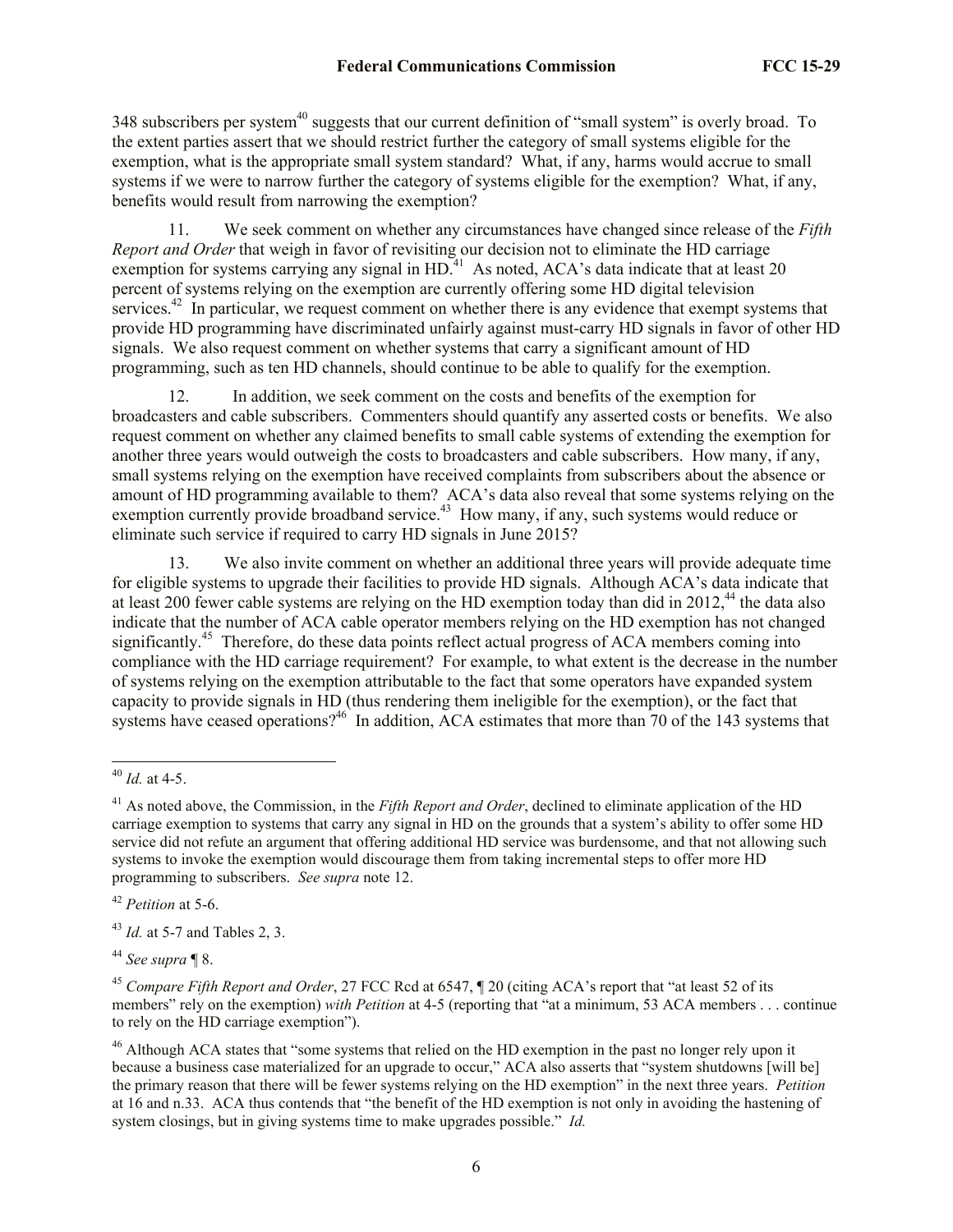currently invoke the exemption are expected to be eligible for the exemption in June  $2018.<sup>47</sup>$  To the extent some systems expect that they still will be unable to provide HD signals in three years, when would such systems likely be able to comply with an HD carriage requirement? That is, we invite comment on the plans of these small systems to upgrade to HD. We seek comment on whether there are any systems for which the costs of providing HD signals likely will outweigh the benefits for the indefinite future, and, if so, the projected number of such systems. We invite comment on any other issues that are relevant to our determination whether to extend the HD carriage exemption for small cable systems. We also seek comment on any other approach to this issue that would appropriately balance the interest of broadcast stations in being carried in HD and the technical and financial limitations some small cable operators face. In addition, we request comment on whether there is any merit to ACA's argument that requiring small systems to provide HD signals at this time would be inequitable given the uncertainty surrounding the broadcast spectrum incentive auction.

14. We note that the HD exemption was not intended to be permanent and that, based on ACA's survey, a number of systems must make greater progress in complying with the HD carriage requirement. Assuming we were to adopt our tentative conclusion to extend the exemption for three more years, we seek comment on what steps we can take to facilitate such compliance within that time period. For example, should we require individual cable systems that rely on the exemption to file information with the Commission indicating such, so that we can better understand the particular technical and financial challenges faced by these systems and track each system's progress for coming into compliance with the HD carriage requirement?

15. Finally, we seek comment on ACA's request for clarification that all-analog systems are not subject to the HD carriage requirement because such carriage is technically infeasible under Section  $614(b)(4)(A)$  of the Act and its implementing rules. How many cable systems that currently rely on the exemption are all-analog systems? To what extent are all-analog systems capable of passing the ATSC<sup>48</sup> digital broadcast signal through to their customers for reception on digital televisions? What upgrades, if any, to an all-analog system's cable amplifiers and other equipment outside the headend would be required to support passing through the ATSC signal on a cable channel? What upgrades would be required in the headend?

### **IV. PROCEDURAL MATTERS**

### **A. Regulatory Flexibility Act**

16. As required by the Regulatory Flexibility Act of 1980 ("RFA"),  $49$  the Commission has prepared an Initial Regulatory Flexibility Act Analysis ("IRFA") relating to this *Fifth Further Notice*. The IRFA is attached to this *Fifth Further Notice* as an Appendix.

### **B. Paperwork Reduction Act**

17. This document seeks comment on potential information collection requirements. The Commission, as part of its continuing effort to reduce paperwork burdens, invites the general public and the Office of Management and Budget (OMB) to comment on the potential information collection requirements contained in this document, as required by the Paperwork Reduction Act of 1995, Public

l

<sup>47</sup> *Id.* at 15-16.

<sup>48</sup> Section 73.682(d) of the Commission's rules prescribes that digital broadcast television signals must comply with certain privately developed engineering protocols that the rule incorporates by reference. *See* 47 C.F.R. § 73.682(d). The channel identification data that a station transmits, for example, must comply with "ATSC A/65C: 'ATSC Program and System Information Protocol for Terrestrial Broadcast and Cable, Revision C With Amendment No. 1 dated May 9, 2006,' (January 2, 2006)." *Id.*

<sup>49</sup> *See* 5 U.S.C. § 603. The RFA, *see* 5 U.S.C. § 601 *et seq*., has been amended by the Small Business Regulatory Enforcement Fairness Act of 1996 ("SBREFA"), Pub. L. No. 104-121, Title II, 110 Stat. 847 (1996). The SBREFA was enacted as Title II of the Contract With America Advancement Act of 1996 ("CWAAA").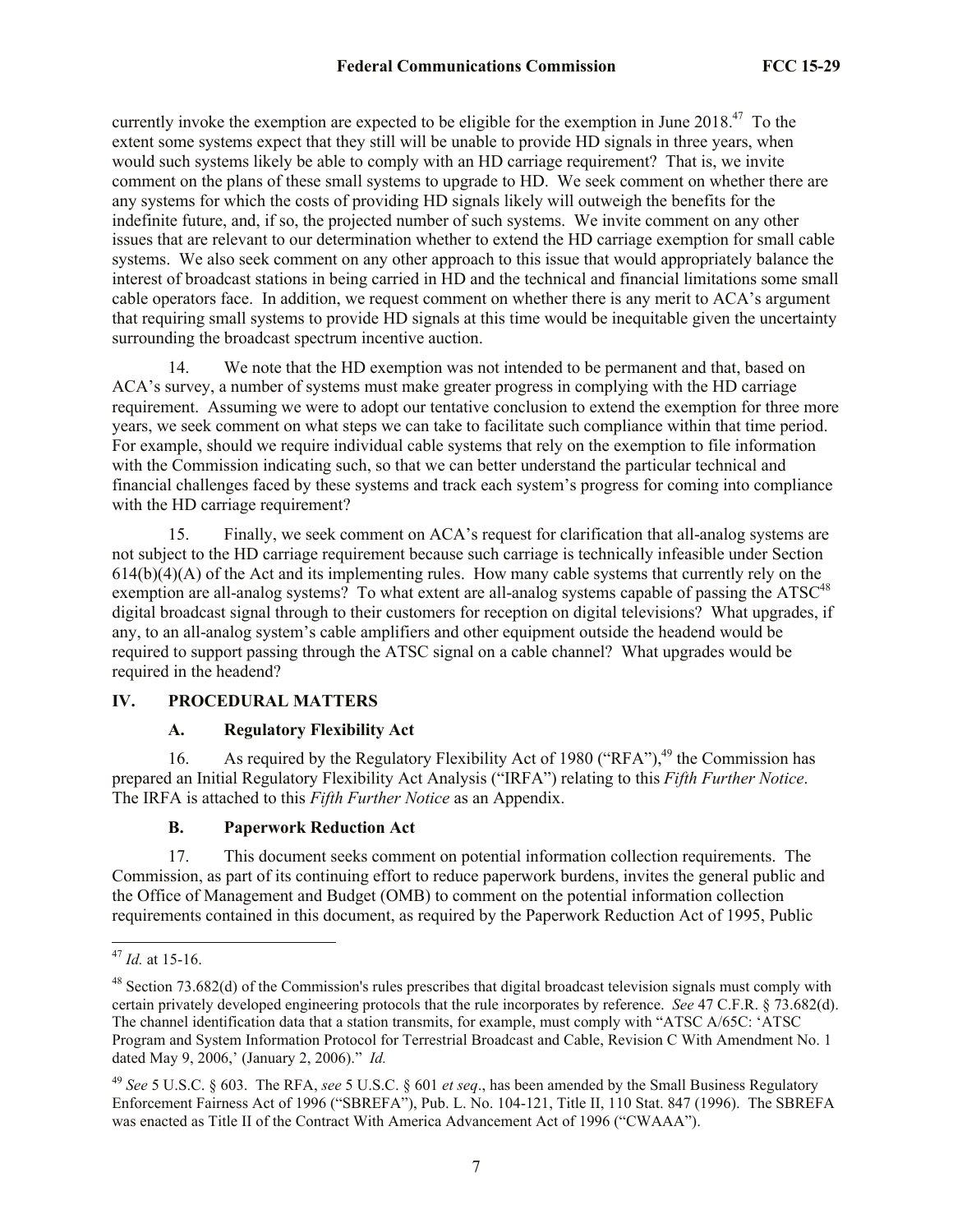Law 104-13.<sup>50</sup> In addition, pursuant to the Small Business Paperwork Relief Act of 2002, Public Law 107-198, *see* 44 U.S.C. 3506(c)(4), we seek specific comment on how we might further reduce the potential information collection burden for small business concerns with fewer than 25 employees.<sup>51</sup>

# **C.** *Ex Parte* **Rules**

18. The proceeding this Notice initiates shall be treated as a "permit-but-disclose" proceeding in accordance with the Commission's *ex parte* rules.<sup>52</sup> Persons making *ex parte* presentations must file a copy of any written presentation or a memorandum summarizing any oral presentation within two business days after the presentation (unless a different deadline applicable to the Sunshine period applies). Persons making oral *ex parte* presentations are reminded that memoranda summarizing the presentation must (1) list all persons attending or otherwise participating in the meeting at which the *ex parte*  presentation was made, and (2) summarize all data presented and arguments made during the presentation. If the presentation consisted in whole or in part of the presentation of data or arguments already reflected in the presenter's written comments, memoranda or other filings in the proceeding, the presenter may provide citations to such data or arguments in his or her prior comments, memoranda, or other filings (specifying the relevant page and/or paragraph numbers where such data or arguments can be found) in lieu of summarizing them in the memorandum. Documents shown or given to Commission staff during *ex parte* meetings are deemed to be written *ex parte* presentations and must be filed consistent with rule 1.1206(b). In proceedings governed by rule 1.49(f) or for which the Commission has made available a method of electronic filing, written *ex parte* presentations and memoranda summarizing oral *ex parte* presentations, and all attachments thereto, must be filed through the electronic comment filing system available for that proceeding, and must be filed in their native format (*e.g.*, .doc, .xml, .ppt, searchable .pdf). Participants in this proceeding should familiarize themselves with the Commission's *ex parte* rules.

## **D. Filing Requirements**

19. Pursuant to sections 1.415 and 1.419 of the Commission's rules,<sup>53</sup> interested parties may file comments and reply comments on or before the dates indicated on the first page of this document. Comments may be filed using the Commission's Electronic Comment Filing System (ECFS).<sup>54</sup>

- Electronic Filers: Comments may be filed electronically using the Internet by accessing the ECFS: http://fjallfoss.fcc.gov/ecfs2/.
- **Paper Filers:** Parties who choose to file by paper must file an original and one copy of each filing. If more than one docket or rulemaking number appears in the caption of this proceeding, filers must submit two additional copies for each additional docket or rulemaking number.

Filings can be sent by hand or messenger delivery, by commercial overnight courier, or by firstclass or overnight U.S. Postal Service mail. All filings must be addressed to the Commission's Secretary, Office of the Secretary, Federal Communications Commission.

l

<sup>50</sup> Paperwork Reduction Act of 1995 ("PRA"), Pub. L. No. 104-13, 109 Stat 163 (1995) (codified in Chapter 35 of Title  $44$  U.S.C.).

<sup>&</sup>lt;sup>51</sup> The Small Business Paperwork Relief Act of 2002 (SBPRA), Pub. L. No. 107-198, 116 Stat 729 (2002) (codified in Chapter 35 of title 44 U.S.C.); *see* 44 U.S.C. 3506(c)(4).

<sup>52</sup> 47 C.F.R. §§ 1.1200 *et seq.*

<sup>53</sup> *See* 47 C.F.R. §§ 1.415, 1419.

<sup>54</sup> *See Electronic Filing of Documents in Rulemaking Proceedings*, GC Docket No. 97-113, Report and Order, 13 FCC Rcd 11322 (1998).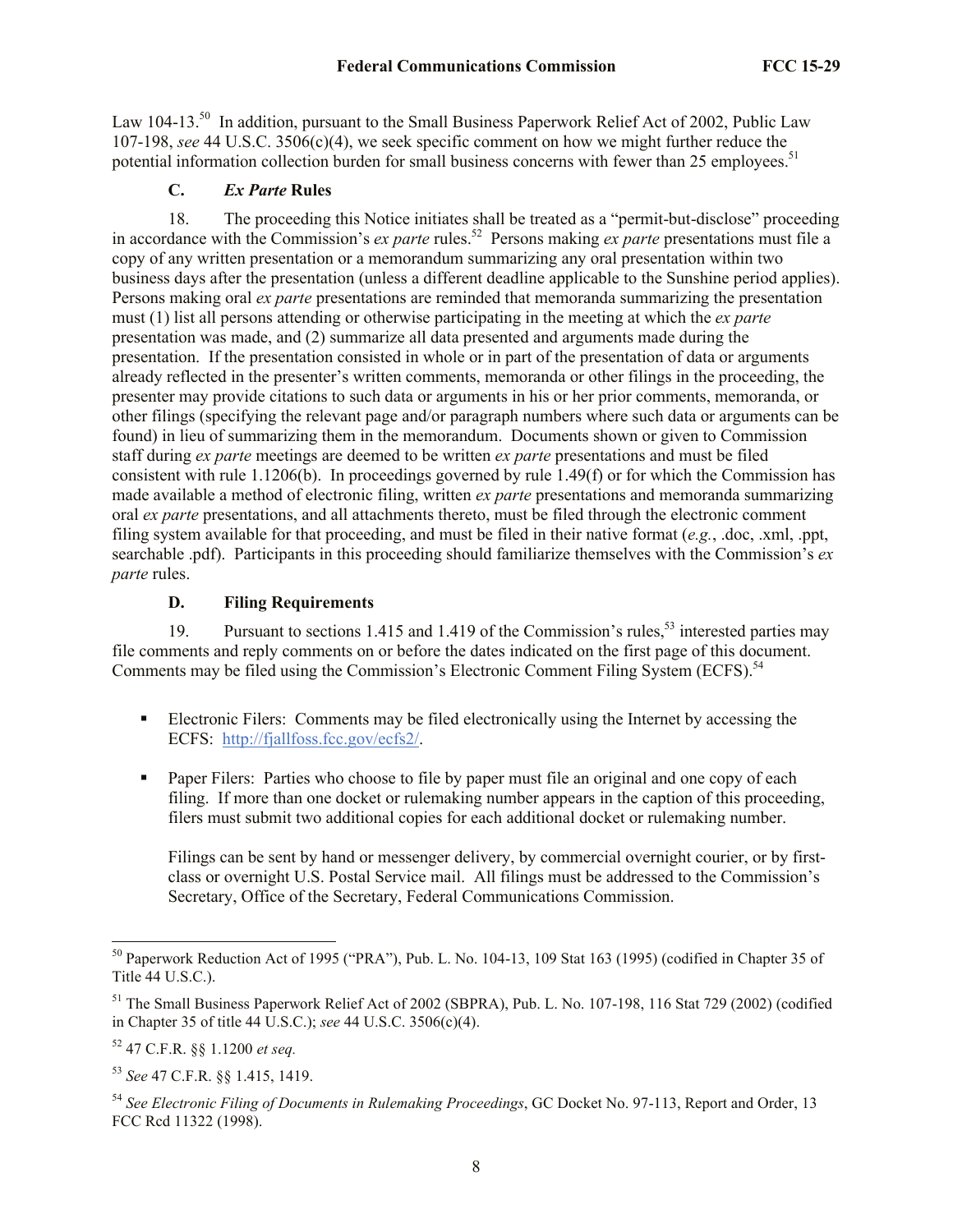- All hand-delivered or messenger-delivered paper filings for the Commission's Secretary must be delivered to FCC Headquarters at  $\overline{445}$  12<sup>th</sup> St., SW, Room TW-A325, Washington, DC 20554. The filing hours are 8:00 a.m. to 7:00 p.m. All hand deliveries must be held together with rubber bands or fasteners. Any envelopes and boxes must be disposed of before entering the building.
- Commercial overnight mail (other than U.S. Postal Service Express Mail and Priority Mail) must be sent to 9300 East Hampton Drive, Capitol Heights, MD 20743.
- $\blacksquare$  U.S. Postal Service first-class, Express, and Priority mail must be addressed to 445 12<sup>th</sup> Street, SW, Washington DC 20554.

20. People with Disabilities: To request materials in accessible formats for people with disabilities (braille, large print, electronic files, audio format), send an e-mail to fcc504@fcc.gov or call the Consumer & Governmental Affairs Bureau at 202-418-0530 (voice), 202-418-0432 (tty).

21. *Availability of Documents*. Comments, reply comments, and *ex parte* submissions will be available for public inspection during regular business hours in the FCC Reference Center, Federal Communications Commission, 445 12<sup>th</sup> Street, S.W., CY-A257, Washington, D.C., 20554. These documents will also be available via ECFS. Documents will be available electronically in ASCII, Microsoft Word, and/or Adobe Acrobat.

22. *Additional Information*. For additional information on this proceeding, contact Raelynn Remy of the Policy Division, Media Bureau, at raelynn.remy@fcc.gov or (202) 418-2936.

## **V. ORDERING CLAUSES**

23. **IT IS ORDERED** that, pursuant to the authority found in Sections 4, 303, 614, and 615 of the Communications Act of 1934, as amended, 47 U.S.C. §§ 154, 303, 534, and 535, this *Fifth Further Notice of Proposed Rulemaking* is **ADOPTED**.

24. **IT IS FURTHER ORDERED** that the Consumer and Governmental Affairs Bureau, Reference Information Center, shall send a copy of this *Fifth Further Notice of Proposed Rulemaking*, including the Initial Regulatory Flexibility Act Analysis, to the Chief Counsel for Advocacy of the Small Business Administration.

### FEDERAL COMMUNICATIONS COMMISSION

Marlene H. Dortch Secretary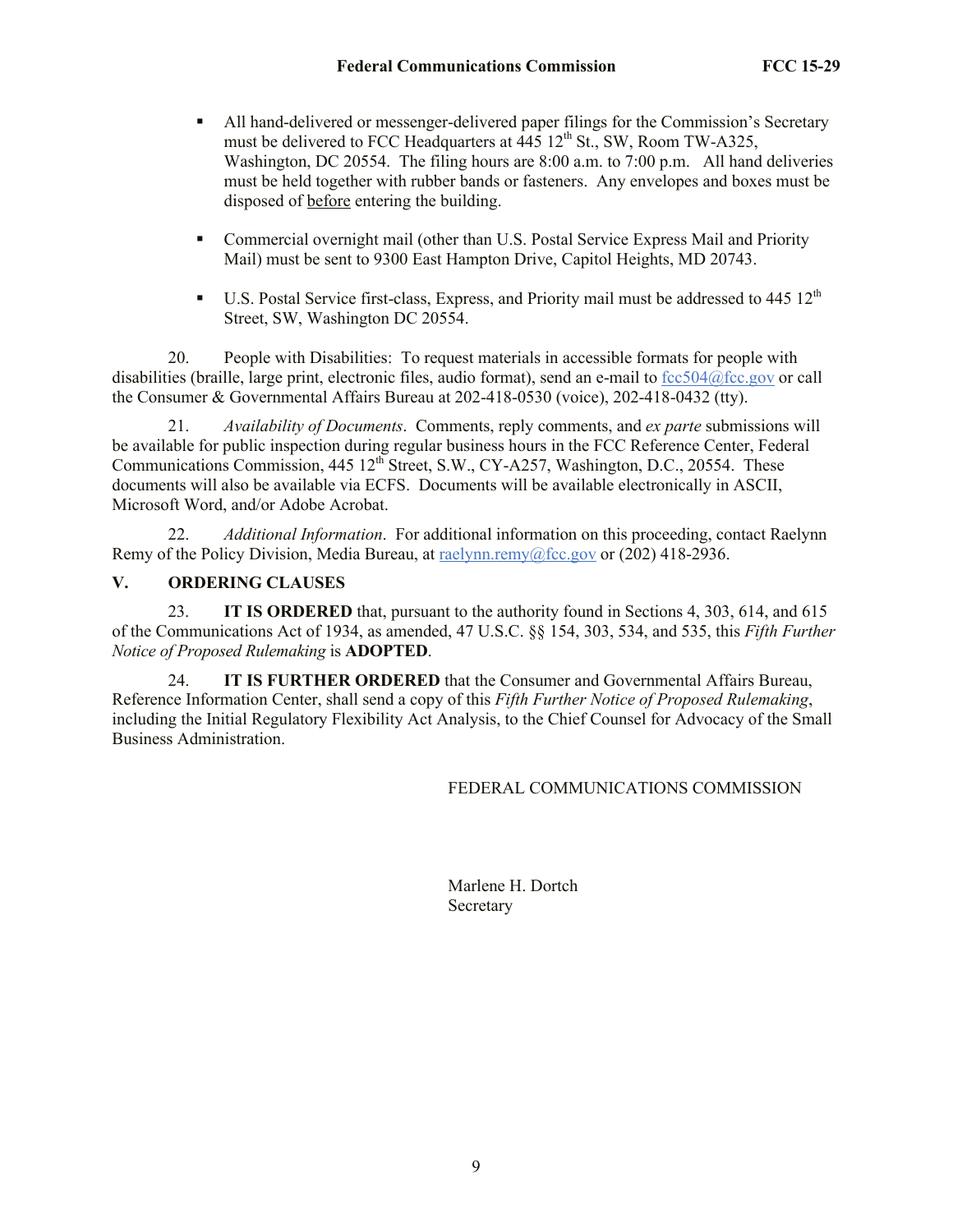### **APPENDIX**

#### **Initial Regulatory Flexibility Act Analysis**

1. As required by the Regulatory Flexibility Act of 1980, as amended ("RFA"),<sup>1</sup> the Commission has prepared this Initial Regulatory Flexibility Act Analysis ("IRFA") of the possible economic impact on a substantial number of small entities by the actions proposed in this *Fifth Further Notice of Proposed Rulemaking* ("*Fifth Further Notice"*). Written public comments are requested on this IRFA. Comments must be identified as responses to the IRFA and must be filed by the deadlines for comments on the *Fifth Further Notice* as indicated on its first page. The Commission will send a copy of the *Fifth Further Notice*, including this IRFA, to the Chief Counsel for Advocacy of the Small Business Administration ("SBA").<sup>2</sup> In addition, the *Fifth Further Notice* and IRFA (or summaries thereof) will be published in the Federal Register.<sup>3</sup>

### **A. Need for, and Objectives of, the Proposals**

2. In the accompanying *Fifth Further Notice*, the Commission seeks comment on, among other things, whether to extend for an additional three years the exemption from the requirement to carry high definition ("HD") broadcast signals under the "material degradation" provisions of the Communications Act of 1934, as amended, that it granted to certain small cable systems in the 2012 *Fifth Report and Order* ("HD carriage exemption")*.* 4 The *Fifth Further Notice* stems from a Petition for Rulemaking filed by the American Cable Association principally requesting that the Commission extend this exemption, which will expire on June 12, 2015 without action by the Commission. In the *Fifth Further Notice*, the Commission tentatively concludes that the public interest would be served by extending the HD carriage exemption for three years, or until June 12, 2018. In particular, the Commission tentatively concludes that the HD carriage exemption is still necessary to protect the subscribers of small cable systems from the costs and service disruptions that may result from requiring those systems to deliver HD signals in HD beginning in June 2015. The exemption applies to operators of cable systems with 2,500 or fewer subscribers that are not affiliated with a cable operator serving more than 10% of all MVPD subscribers, and to those with an activated channel capacity of 552 MHz or less.

### **B. Legal Basis**

3. The authority for the action proposed in this rulemaking is contained in Sections 4, 303, 614, and 615 of the Communications Act of 1934, as amended, 47 U.S.C. §§ 154, 303, 534, and 535.

### **C. Description and Estimate of the Number of Small Entities to Which the Proposals Will Apply**

4. The RFA directs the Commission to provide a description of and, where feasible, an estimate of the number of small entities that will be affected by the proposed actions if adopted.<sup>5</sup> The RFA generally defines the term "small entity" as having the same meaning as the terms "small business," "small organization," and "small governmental jurisdiction." In addition, the term "small business" has

 1 *See* 5 U.S.C. § 603. The RFA, *see* 5 U.S.C. §§ 601 – 612, has been amended by the Small Business Regulatory Enforcement Fairness Act of 1996 ("SBREFA"), Pub. L. No. 104-121, Title II, 110 Stat. 857 (1996).

<sup>2</sup> *See* 5 U.S.C. § 603(a).

<sup>3</sup> *See id.*

<sup>4</sup> *See Fifth Further Notice* at ¶¶ 10-15.

 $5$  5 U.S.C. § 603(b)(3).

 $6$  5 U.S.C. § 601(b).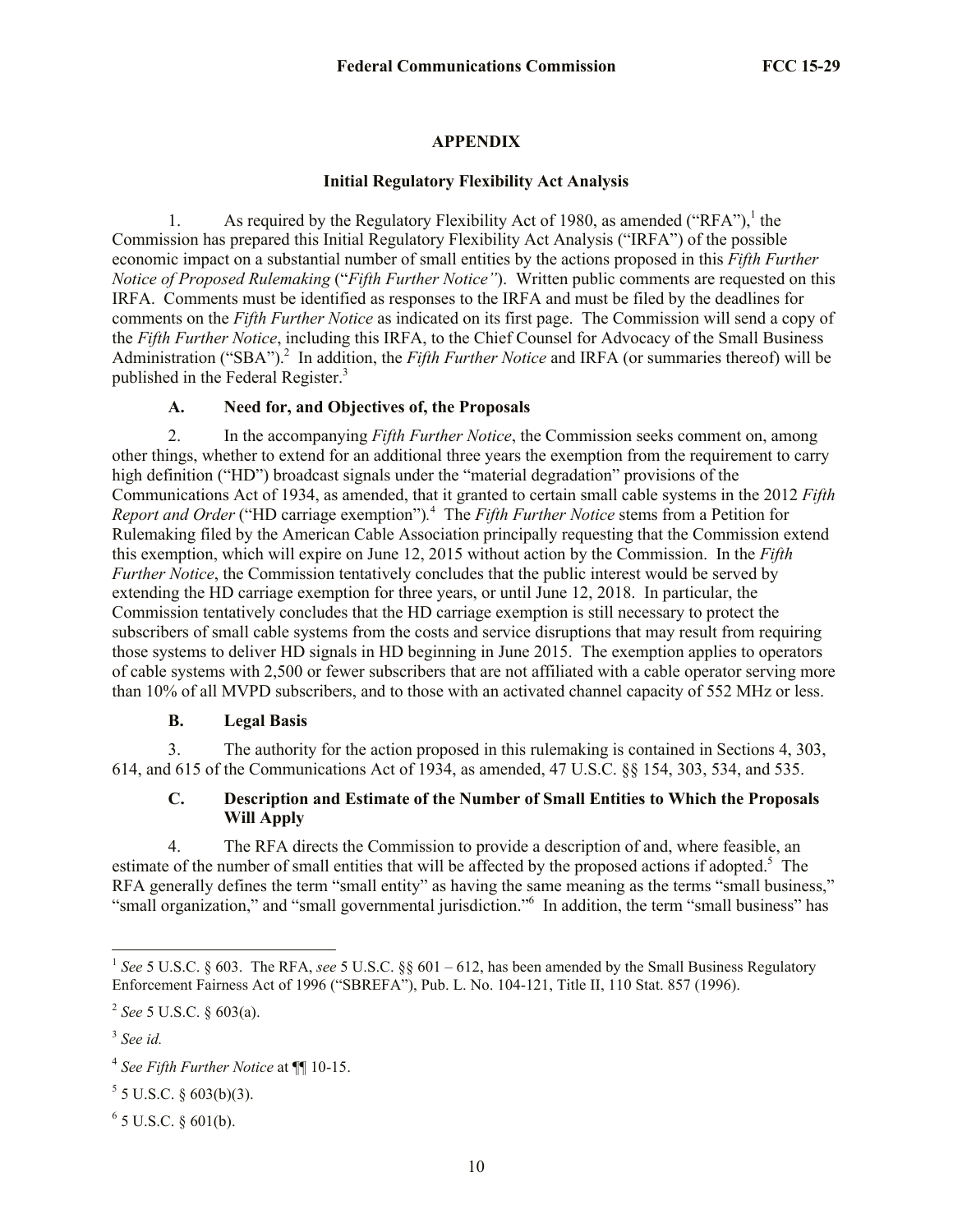the same meaning as the term "small business concern" under the Small Business Act.<sup>7</sup> A "small business concern<sup>3</sup> is one which: (1) is independently owned and operated; (2) is not dominant in its field of operation; and (3) satisfies any additional criteria established by the Small Business Administration (SBA).<sup>8</sup> The action proposed herein will affect small cable system operators and small television broadcast stations. A description of these small entities, as well as an estimate of the number of such small entities, is provided below.

5. *Cable Companies and Systems.* The Commission has developed its own small business size standards for the purpose of cable rate regulation. Under the Commission's rules, a "small cable company" is one serving  $400,000$  or fewer subscribers nationwide.<sup>9</sup> Industry data indicate that there are currently 660 cable operators.<sup>10</sup> Of this total, all but ten cable operators nationwide are small under this size standard.<sup>11</sup> In addition, under the Commission's rate regulation rules, a "small system" is a cable system serving 15,000 or fewer subscribers.<sup>12</sup> Current Commission records show 4,629 cable systems nationwide.<sup>13</sup> Of this total, 4,057 cable systems have less than 20,000 subscribers, and 572 systems have 20,000 or more subscribers, based on the same records. Thus, under this standard, we estimate that most cable systems are small entities.

6. *Cable System Operators (Telecom Act Standard)*.The Communications Act of 1934, as amended, also contains a size standard for small cable system operators, which is "a cable operator that, directly or through an affiliate, serves in the aggregate fewer than 1 percent of all subscribers in the United States and is not affiliated with any entity or entities whose gross annual revenues in the aggregate exceed \$250,000,000."<sup>14</sup> There are approximately 54 million cable video subscribers in the United States today.<sup>15</sup> Accordingly, an operator serving fewer than 540,000 subscribers shall be deemed a small operator if its annual revenues, when combined with the total annual revenues of all its affiliates, do not

l

<sup>11</sup> See SNL Kagan, "Top Cable MSOs – 12/12 Q"; available at http://www.snl.com/InteractiveX/TopCableMSOs.aspx?period=2012Q4&sortcol=subscribersbasic&sortorder=desc.

 $12$  47 C.F.R. § 76.901(c).

<sup>&</sup>lt;sup>7</sup> 5 U.S.C. § 601(3) (incorporating by reference the definition of "small-business concern" in the Small Business Act, 15 U.S.C.  $\S 632$ ). Pursuant to 5 U.S.C.  $\S 601(3)$ , the statutory definition of a small business applies "unless an agency, after consultation with the Office of Advocacy of the Small Business Administration and after opportunity for public comment, establishes one or more definitions of such term which are appropriate to the activities of the agency and publishes such definition(s) in the Federal Register."

 $8$  15 U.S.C. § 632.

 $9$  47 C.F.R. § 76.901(e). The Commission determined that this size standard equates approximately to a size standard of \$100 million or less in annual revenues. *Implementation of Sections of the Cable Television Consumer Protection And Competition Act of 1992: Rate Regulation,* MM Docket No. 92-266, MM Docket No. 93-215*,* Sixth Report and Order and Eleventh Order on Reconsideration, 10 FCC Rcd 7393, 7408, ¶ 28 (1995).

<sup>&</sup>lt;sup>10</sup> NCTA, Industry Data, Number of Cable Operators and Systems, http://www.ncta.com/Statistics.aspx (visited October 13, 2014). Depending upon the number of homes and the size of the geographic area served, cable operators use one or more cable systems to provide video service. *See Annual Assessment of the Status of Competition in the Market for Delivery of Video Programming,* MB Docket No. 12-203, Fifteenth Report, 28 FCC Rcd 10496, 10505-6, ¶ 24 (2013) ("*15th Annual Competition Report*"*)*.

<sup>&</sup>lt;sup>13</sup> The number of active, registered cable systems comes from the Commission's Cable Operations and Licensing System (COALS) database on October 10, 2014. A cable system is a physical system integrated to a principal headend.

<sup>14</sup> 47 U.S.C. § 543(m)(2); *see* 47 C.F.R. § 76.901(f) & nn. 1-3.

<sup>15</sup> *See* NCTA, Industry Data, Cable's Customer Base, http://www.ncta.com/industry-data (visited October 13, 2014).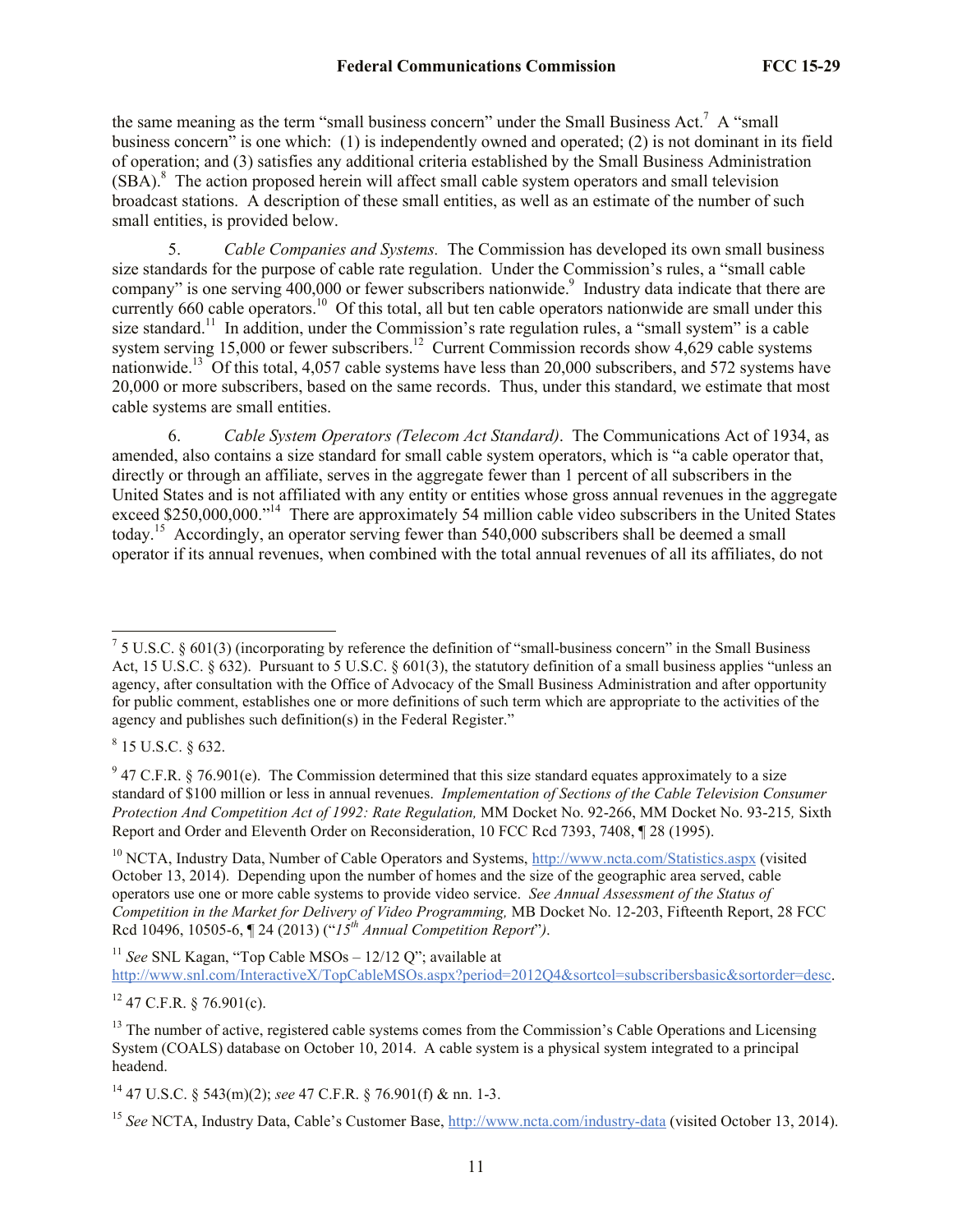exceed \$250 million in the aggregate.<sup>16</sup> Based on available data, we find that all but ten incumbent cable operators are small entities under this size standard.<sup>17</sup> We note that the Commission neither requests nor collects information on whether cable system operators are affiliated with entities whose gross annual revenues exceed \$250 million.<sup>18</sup> Although it seems certain that some of these cable system operators are affiliated with entities whose gross annual revenues exceed \$250,000,000, we are unable at this time to estimate with greater precision the number of cable system operators that would qualify as small cable operators under the definition in the Communications Act.

7. *Open Video Systems.* The open video system (OVS) framework was established in 1996, and is one of four statutorily recognized options for the provision of video programming services by local exchange carriers.<sup>19</sup> The OVS framework provides opportunities for the distribution of video programming other than through cable systems. Because OVS operators provide subscription services.<sup>20</sup> OVS falls within the SBA small business size standard covering cable services, which is "Wired Telecommunications Carriers."<sup>21</sup> The SBA has developed a small business size standard for this category, which is: all such businesses having  $1,500$  or fewer employees.<sup>22</sup> Census data for 2007 shows that there were 3,188 firms that operated for that entire year.<sup>23</sup> Of this total, 2,940 firms had fewer than 100 employees, and 248 firms had 100 or more employees.<sup>24</sup> Therefore, under this size standard, we estimate that the majority of these businesses can be considered small entities.

8. *Television Broadcasting*. This economic Census category "comprises establishments primarily engaged in broadcasting images together with sound."<sup>25</sup> The SBA has created the following

<sup>17</sup> *See* NCTA, Industry Data, Top 25 Multichannel Video Service Customers (2012), http://www.ncta.com/industrydata (visited Aug. 30, 2013).

<sup>18</sup> The Commission does receive such information on a case-by-case basis if a cable operator appeals a local franchise authority's finding that the operator does not qualify as a small cable operator pursuant to § 76.901(f) of the Commission's rules. *See* 47 C.F.R. § 76.901(f).

<sup>19</sup> 47 U.S.C. § 571(a)(3)-(4); *see Implementation of Section 19 of the 1992 Cable Act and Annual Assessment of the Status of Competition in the Market for the Delivery of Video Programming*, MB Docket No. 06-189, Thirteenth Report, 24 FCC Rcd 542, 606, ¶ 135 (2009) ("*13th Annual Competition Report*").

<sup>20</sup> *See* 47 U.S.C. § 573.

l

<sup>21</sup> See 13 C.F.R. § 121.201, 2012 NAICS code 517110. This category of Wired Telecommunications Carriers is defined in part as follows: "This industry comprises establishments primarily engaged in operating and/or providing access to transmission facilities and infrastructure that they own and/or lease for the transmission of voice, data, text, sound, and video using wired telecommunications networks. Transmission facilities may be based on a single technology or a combination of technologies. Establishments in this industry use the wired telecommunications network facilities that they operate to provide a variety of services, such as wired telephony services, including VoIP services; wired (cable) audio and video programming distribution; and wired broadband Internet services." U.S. Census Bureau, 2012 NAICS Definitions, "517110 Wired Telecommunications Carriers," at http://www.census.gov/cgi-bin/sssd/naics/naicsrch.

<sup>22</sup> 13 C.F.R. § 121.201; 2012 NAICS code 517110.

<sup>23</sup> U.S. Census Bureau, 2007 Economic Census. *See* U.S. Census Bureau, American FactFinder, "Information: Subject Series – Estab and Firm Size: Employment Size of Establishments for the United States: 2007 – 2007 Economic Census," NAICS code 517110, Table EC0751SSSZ5; available at http://factfinder2.census.gov/faces/tableservices/jsf/pages/productview.xhtml?pid=ECN\_2007\_US\_51SSSZ5&prod

Type=table.

<sup>24</sup> *Id*.

<sup>25</sup> U.S. Census Bureau, 2012 NAICS Definitions, "515120 Television Broadcasting," at http://www.census.gov./cgibin/sssd/naics/naicsrch.

<sup>16</sup> 47 C.F.R. § 76.901(f); *see FCC Announces New Subscriber Count for the Definition of Small Cable Operator*, Public Notice, 16 FCC Rcd 2225 (Cable Services Bureau 2001).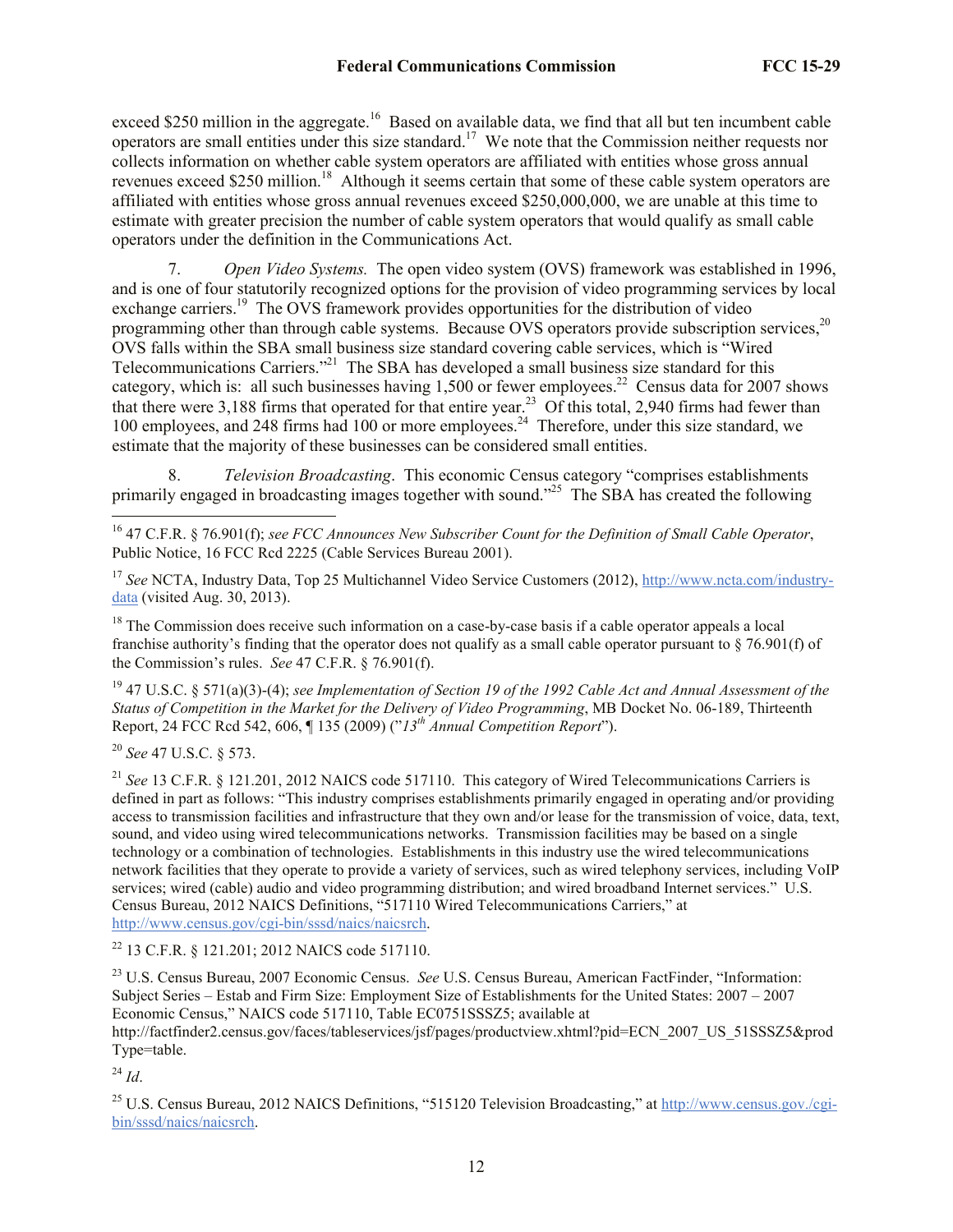small business size standard for such businesses: those having \$38.5 million or less in annual receipts.<sup>26</sup> The 2007 U.S. Census indicates that 808 firms in this category operated in that year. Of that number, 709 had annual receipts of \$25,000,000 or less, and 99 had annual receipts of more than \$25,000,000.<sup>27</sup> Because the Census has no additional classifications that could serve as a basis for determining the number of stations whose receipts exceeded \$38.5 million in that year, we conclude that the majority of television broadcast stations were small under the applicable SBA size standard.

9. Apart from the U.S. Census, the Commission has estimated the number of licensed commercial television stations to be  $1,387$  stations.<sup>28</sup> Of this total, 1,221 stations (or about 88 percent) had revenues of \$38.5 million or less, according to Commission staff review of the BIA Kelsey Inc. Media Access Pro Television Database (BIA) on July 2, 2014. In addition, the Commission has estimated the number of licensed noncommercial educational (NCE) television stations to be  $395.<sup>29</sup>$  NCE stations are non-profit, and therefore considered to be small entities.<sup>30</sup> Based on these data, we estimate that the majority of television broadcast stations are small entities.

10. We note, however, that in assessing whether a business concern qualifies as "small" under the above definition, business (control) affiliations<sup>31</sup> must be included. Because we do not include or aggregate revenues from affiliated companies in determining whether an entity meets the revenue threshold noted above, our estimate of the number of small entities affected is likely overstated. In addition, we note that one element of the definition of "small business" is that an entity not be dominant in its field of operation. We are unable at this time to define or quantify the criteria that would establish whether a specific television broadcast station is dominant in its field of operation. Accordingly, our estimate of small television stations potentially affected by the proposed rules includes those that could be dominant in their field of operation. For this reason, such estimate likely is over-inclusive.

### **D. Description of Projected Reporting, Record Keeping, and other Compliance Requirements for Small Entities**

11. The accompanying *Fifth Further Notice* seeks comment on, among other things, whether to extend for an additional three years the HD carriage exemption, which would affect small cable system operators and television broadcast stations. The exemption benefits small cable system operators by providing them with continued flexibility, and imposes no new regulatory compliance burdens on small television broadcast stations who need take no action as a result of the proposed extension.

## **E. Steps Taken to Minimize Significant Economic Impact on Small Entities, and Significant Alternatives Considered**

12. The RFA requires an agency to describe any significant alternatives that it has considered in reaching its proposed approach, which may include the following four alternatives (among others): (1) the establishment of differing compliance or reporting requirements or timetables that take into account the resources available to small entities; (2) the clarification, consolidation, or simplification of

http://factfinder2.census.gov/faces/tableservices/jsf/pages/productview.xhtml?pid=ECN\_2007\_US\_51SSSZ4&prod Type=table.

l

<sup>30</sup> *See generally* 5 U.S.C. §§ 601(4), (6).

<sup>&</sup>lt;sup>26</sup> 13 C.F.R. § 121.201; 2012 NAICS code 515120.

<sup>27</sup> U.S. Census Bureau, Table No. EC0751SSSZ4, *Information: Subject Series – Establishment and Firm Size: Receipts Size of Firms for the United States: 2007* (515120),

<sup>28</sup> *See Broadcast Station Totals as of June 30, 2014,* Press Release (MB rel. July 9, 2014) (*Broadcast Station Totals)*  at https://apps.fcc.gov/edocs\_public/attachmatch/DOC-328096A1.pdf.

<sup>29</sup> *See Broadcast Station Totals*, *supra*.

<sup>&</sup>lt;sup>31</sup> "[Business concerns] are affiliates of each other when one concern controls or has the power to control the other or a third party or parties controls or has the power to control both." 13 C.F.R.  $\S$  21.103(a)(1).